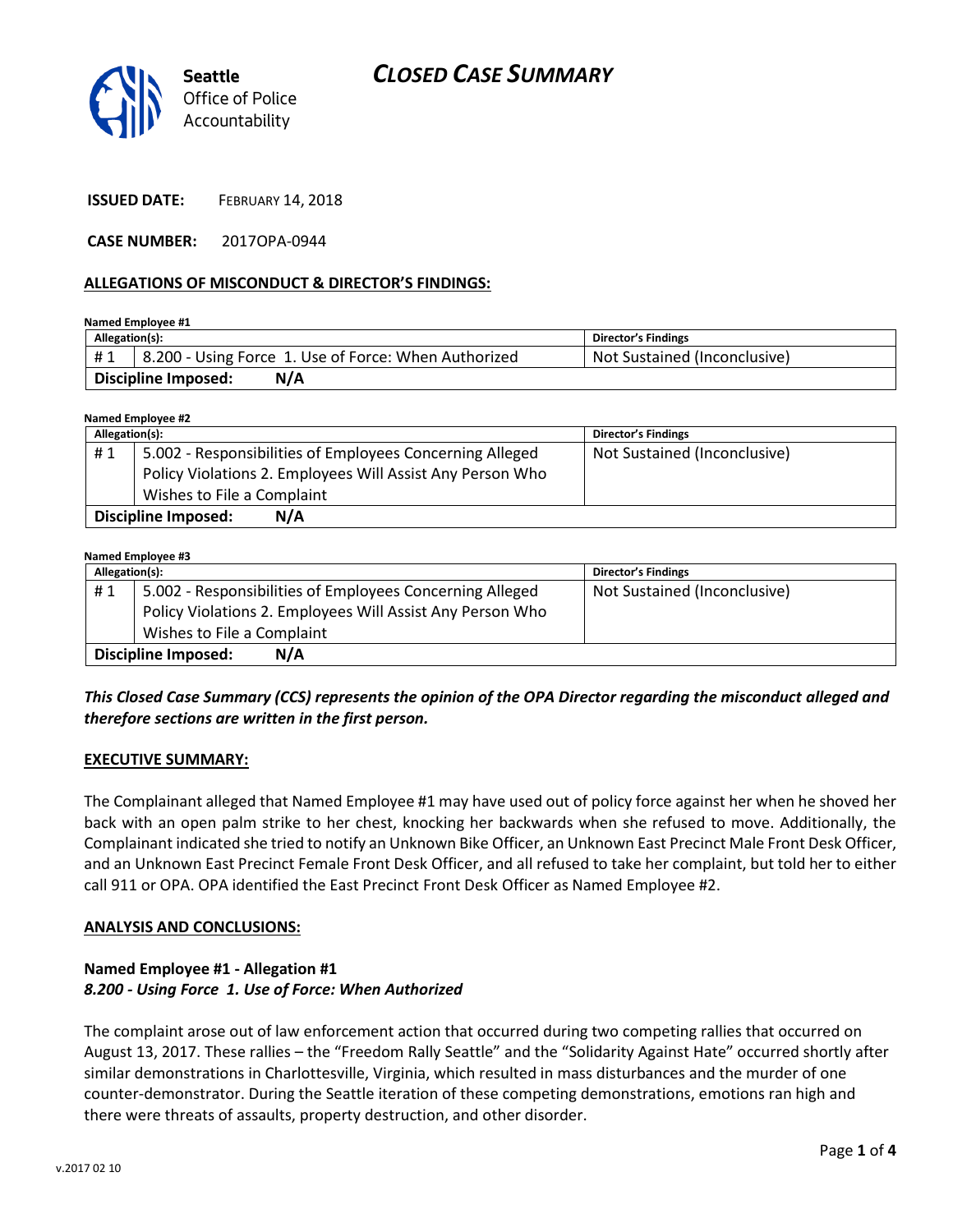# *CLOSE CASE SUMMARY*



OPA CASE NUMBER: 2017OPA-0944 2017OPA-0944

The Complainant participated in the "Solidarity Against Hate" demonstrations and was counter-protesting the Freedom Rally. She reported to OPA that, while walking back to the vicinity of Westlake Park with a number of other fellow demonstrators, she was stopped from doing so by a number of bicycle officers. She stated that she interacted with one of the officers, Named Employee #1 (NE#1), who told her that she could not walk past the line. She contended that she obeyed NE#1's direction and moved to the other side of his bicycle; however, NE#1 then shoved her with the palm of his hand, "struck [her] really hard," and "threw [her] back." The Complainant alleged that NE#1 had no lawful basis to use force on her as she was complying with his directions and that the force he did use was excessive.

Another demonstrator stated that she was with the Complainant at the time of the incident. She recalled that the officers were letting shoppers through the bicycle line but were not letting demonstrators through. She stated that the Complainant walked towards the bicycle line to follow the shoppers and walked up to NE#1 who, with no warning or explanation, shoved her with his hand in the center of her chest. The other demonstrator claimed that NE#1 shoved the Complainant hard enough to physically cause her "body to fly back from his hand."

A third demonstrator was also with the Complainant on that date and was also taking part in the demonstration. She also reported that tourists and shoppers were allowed to cross the bicycle line but when the Complainant moved towards the line, she was shoved backwards by NE#1. The third demonstrator asserted her belief that NE#1 "snapped."

Lastly, a fourth demonstrator also provided a witness statement on behalf of the Complainant. The fourth demonstrator, who also took part in the demonstration, recounted that they were walking towards the vicinity of Sixth Avenue and Westlake Avenue and were planning on crossing the street. She stated that there were police officers blocking the street off but not the sidewalk. She indicated that when the Complainant was about to step into the crosswalk, NE#1 "threw his arm up and hit her full in the chest to stop her from crossing the intersection." She stated that NE#1 "gave no verbal warning or command before doing this."

OPA interviewed NE#1 who admitted using force against the Complainant. He contended, however, that it was de minimis force that was justified and within policy. NE#1 explained that there was violence and threatened violence that occurred at this demonstration and that the officers were concerned by violence that had occurred earlier in Charlottesville. NE#1 stated that he was instructed by his supervisor to set up a mobile bicycle line across Sixth Avenue to prevent demonstrators from walking down to Westlake Park and engaging in any further disorder. NE#1 stated that he gave a direction to the individuals walking in his direction, who he perceived to be demonstrators, to move back. However, the Complainant continued to walk towards him, started pushing his right tire, and tried to move through his bicycle line. He told her to move back again and when she failed to do so, he used de minimis force to push her back. He stated that at the time of the incident, he did not have time to explain to her why she could not cross his bicycle line. He explained that while she was angry with him and accused him of pushing her, she did not make a complaint of pain at that time.

OPA also interviewed two other officers, both of whom worked the demonstration and were in the near vicinity of NE#1. Neither recalled observing NE#1's force.

NE#1's Body Worn Video (BWV) captured his arrival on the scene and him quickly setting up a mobile bicycle line. While initially outside of the view of the camera, you can hear his initial interaction with the Complainant. NE#1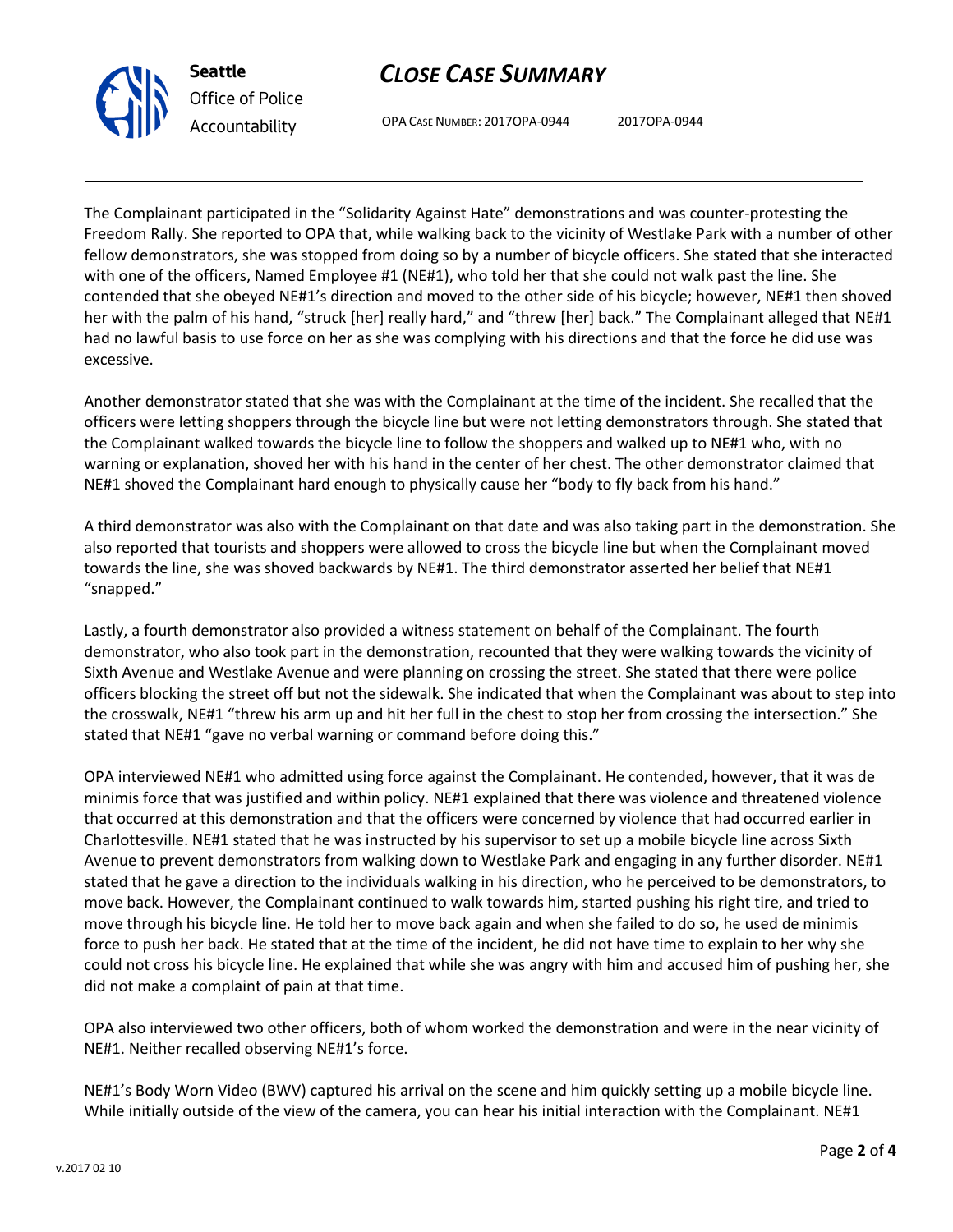



OPA CASE NUMBER: 2017OPA-0944 2017OPA-0944

rode up to the intersection, which appeared to be a crosswalk, dismounted his bicycle and stated "move back." NE#1 told the Complainant, who could not be viewed on the BWV at that point due to her location: "you can't go this way." She responded: "don't touch me." NE#1 again stated: "you can't go this way." The Complainant stated "why," and NE#1 responded: "because I said so." Almost immediately thereafter, the Complainant can be viewed moving backwards as if she had been pushed. The officers then again repeatedly yelled: "move back." The Complainant and several other individuals yelled at NE#1 and took pictures of him. The Complainant remained at the scene for a period of time while another demonstrator accused the officers of "protecting white supremacy." There was no further interaction between NE#1 and the Complainant and she left the scene. The officers continued to block off the crosswalk and did not let anyone through, including individuals that did not appear, from my review of the BWV, to be demonstrators. Several minutes later, the officers then moved to another location. At the tail end of the BWV, NE#1 rode past the Complainant and she again called him out by name. A Sergeant asked NE#1 how the Complainant knew him. NE#1 responded that he had set up a mobile bicycle line, the Complainant tried to move around him, and he pushed her back. The Sergeant had not respond and rode off. I note that I did not see, as the Complainant and her witnesses contended, that the officers let tourists and shoppers through the bicycle line but not those who the officers perceived to be demonstrators.

The Complainant and the civilian witnesses contended that the force used was unwarranted and outside of policy. NE#1 relayed a different interpretation and under his account, the force could very well have been consistent with his training and tactics and within policy. Ultimately, due to the limitations of the BWV and its failure to capture the physical touching between the Complainant and NE#1, I cannot tell whether the Complainant was pushing on NE#1's bicycle and was actively trying to push back through the line. If she was, the force would likely have been lawful and proper, if she was not, it would likely have been unnecessary and outside of policy. However, based on the disputes of fact in this case and the lack of completeness of the video evidence, I recommend that this allegation be Not Sustained – Inconclusive.

I note that, based on my review of the BWV, it appeared that there were alternate ways of addressing this situation that might not have resulted in a push to the Complainant and the filing of this complaint. Even if the push was entirely lawful, it was disturbing to numerous members of the community (as clearly captured by the BWV) and perhaps the matter could have been handled in a less aggressive and more communicative manner.

# Recommended Finding: **Not Sustained (Inconclusive)**

## **Named Employee #2 - Allegation #1** *5.002 - Responsibilities of Employees Concerning Alleged Policy Violations 2. Employees Will Assist Any Person Who Wishes to File a Complaint*

SPD Policy 5.002-POL-2 states that employees will assist any person who wishes to file a complaint. Notably, the policy provides that "[i]f the employee is unable to take the complaint (e.g., the allegation is made during a demonstration while the employee is on a line, etc.), while not interfering or compromising public safety interests, the employee will provide specific information to the complainant on where and how to file the allegation." (SPD Policy 5.002-POL-2.)

Here, the Complainant alleged that she tried to complain about NE#1 to a sergeant that she encountered on the street, but that this sergeant indicated that he could not help her. The Complainant further alleged that when she